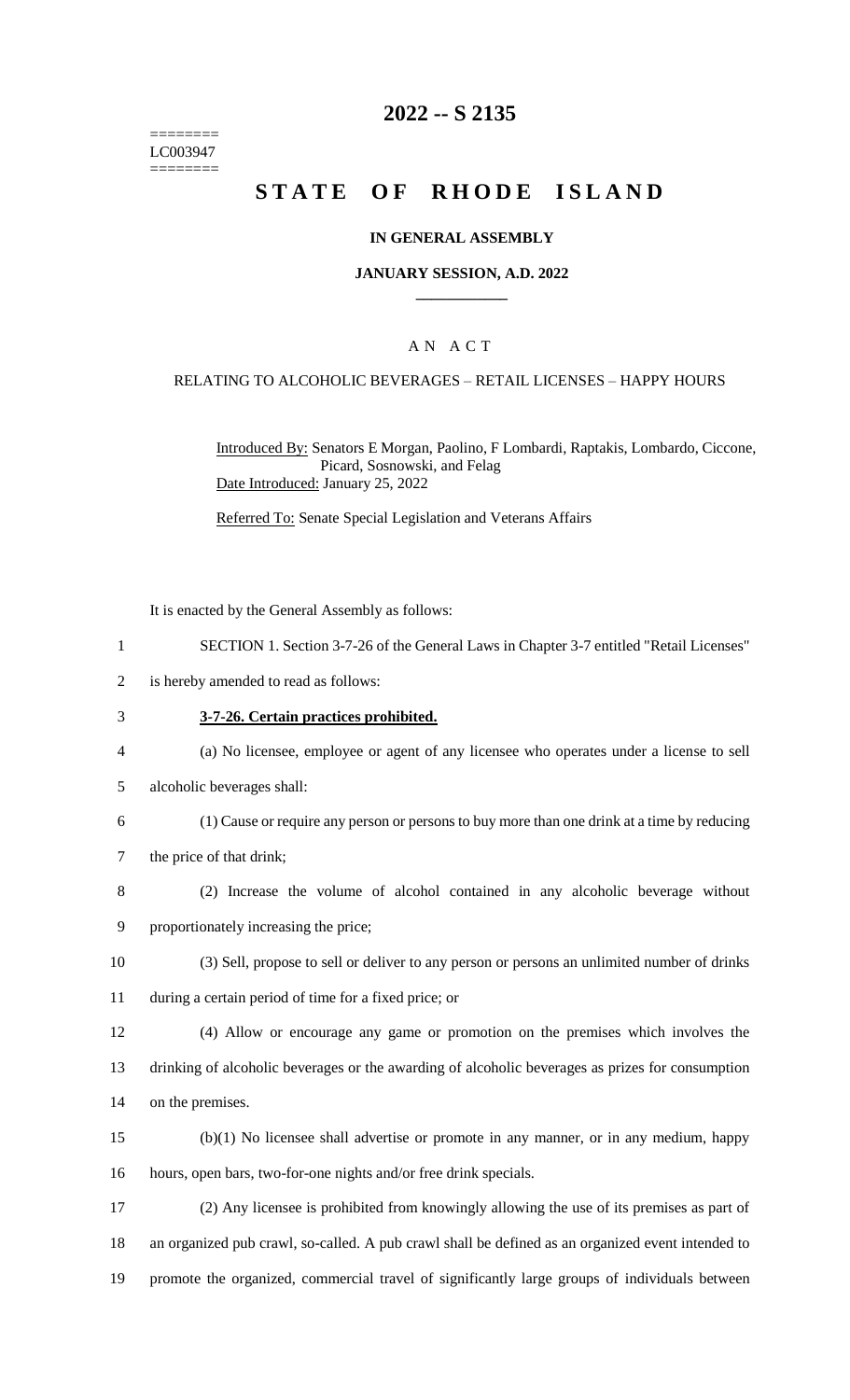licensed premises for the primary purpose of consuming alcoholic beverages at more than one premise. Evidence of a pub crawl shall include, but not be limited by:

 (i) The existence of advertising, flyers, tickets or other printed or electronic material promoting or describing a planned pub crawl;

 (ii) Organized, commercial transportation intended to move a total of fifty (50) or more individuals from one premise to another in an organized fashion; and

 (iii) Evidence of compensation paid to an organizer by participants in a pub crawl. The department of business regulation is authorized to promulgate rules and regulations consistent with this section.

 (c) Nothing in this section shall be construed to prohibit a licensee from offering free food or entertainment at any time; or to prohibit licensees from including an alcoholic beverage as part of a meal package; or to prohibit the sale or delivery of wine by the bottle or carafe when sold with meals or to more than one person; or to prohibit free wine tastings. Except as otherwise limited by this section, nothing contained in this section shall limit or may restrict the price which may be charged by any licensee for any size alcoholic beverage to be consumed on the licensed premises.

 (d) Adherence to this section is deemed to be a condition attached to the issuance and/or continuation of every license to sell alcoholic beverages for consumption on the licensed premises, and this section shall be enforced by the applicable local licensing authority, its agents, and the department.

 (e) Provisions of this section shall not apply to happy hour drink specials served as part of 21 a larger transaction that includes a meal. For the purposes of this section, "happy hour" means a period of time during which a licensee sells or provides alcoholic beverages at discounted prices. For the purposes of this section, a "meal" means food prepared on the premises which are sufficient 24 to constitute breakfast, lunch or dinner, but shall exclude snacks to include, but not limited to, pretzels, popcorn, chips, or similar food which does not meet the definition of a meal. The 26 department of business regulations shall promulgate rules and regulations to implement the provisions of this section.  $\left(\frac{e}{f}\right)$  The provisions of this section are deemed to be severable and any final decision by

 a court of competent jurisdiction holding that any provision of this section is void, shall not make void nor affect any of the remaining provisions of this section.

SECTION 2. This act shall take effect upon passage.

======== LC003947 ========